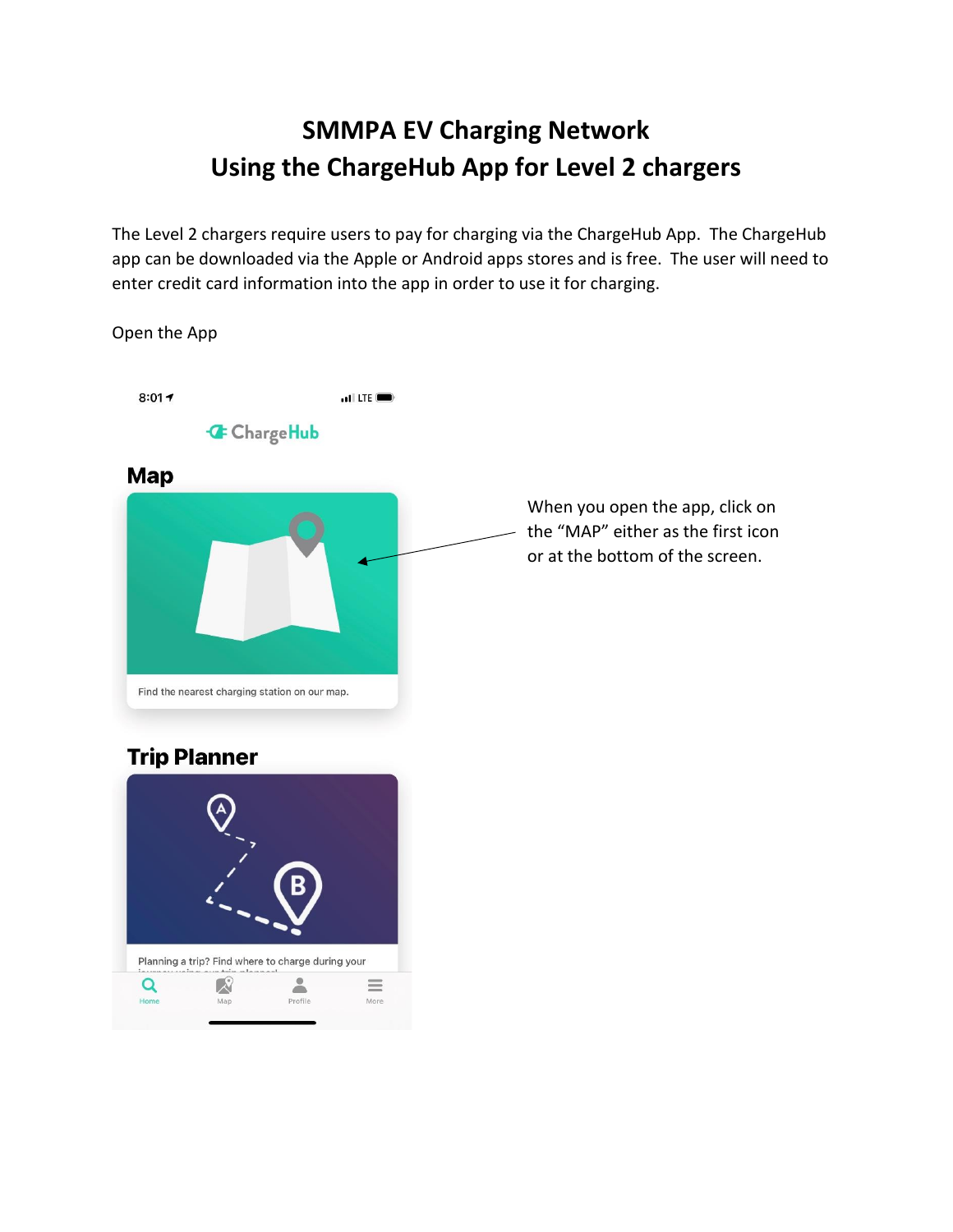

Click on the arrow to use your location and to find EV chargers close to you. Or enter your desired location in the search bar.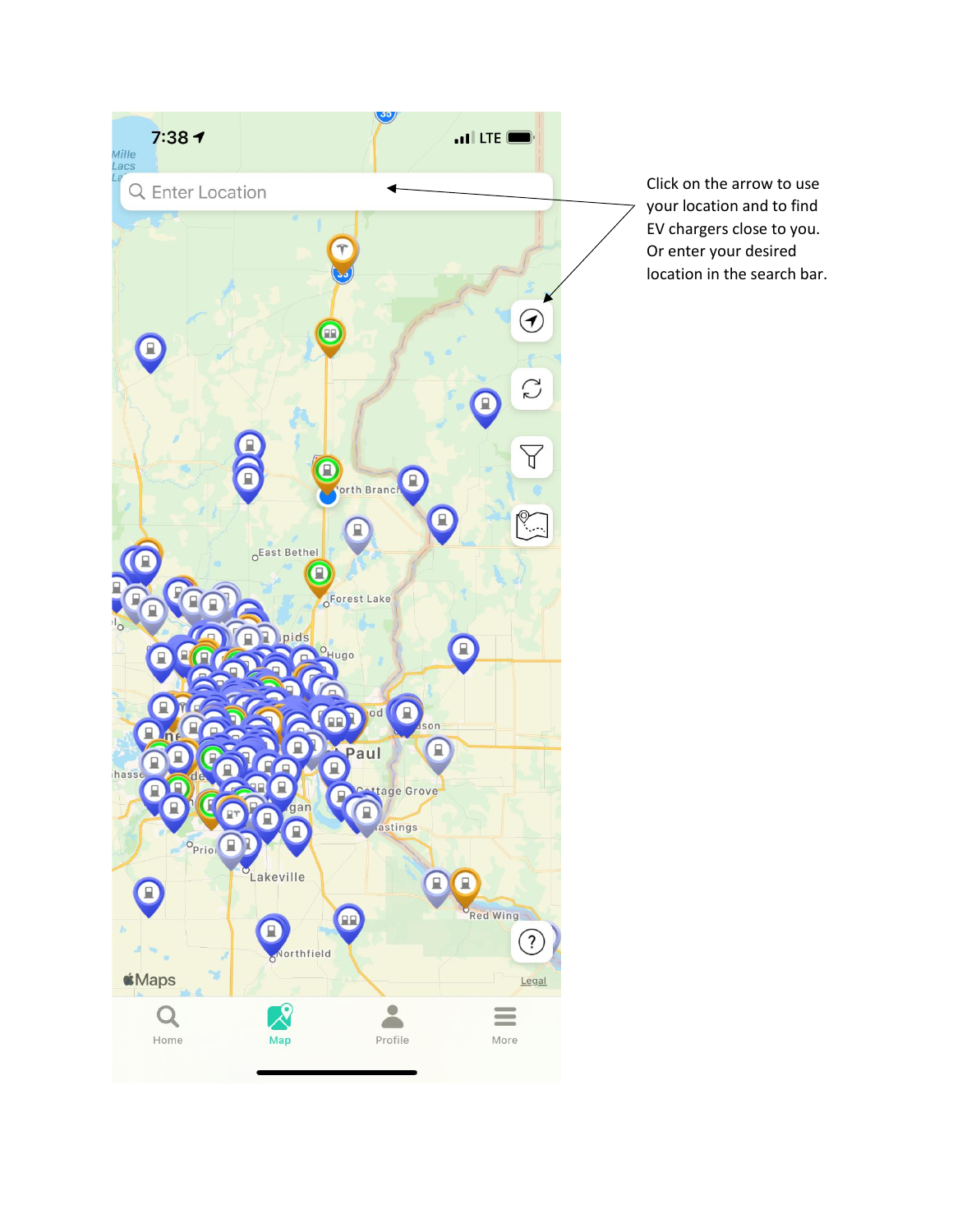

Once you have your desired EV charger found click on the green and orange icon to view EV charging details In this case, we'll use the North Branch Water and Light's EV Chargers.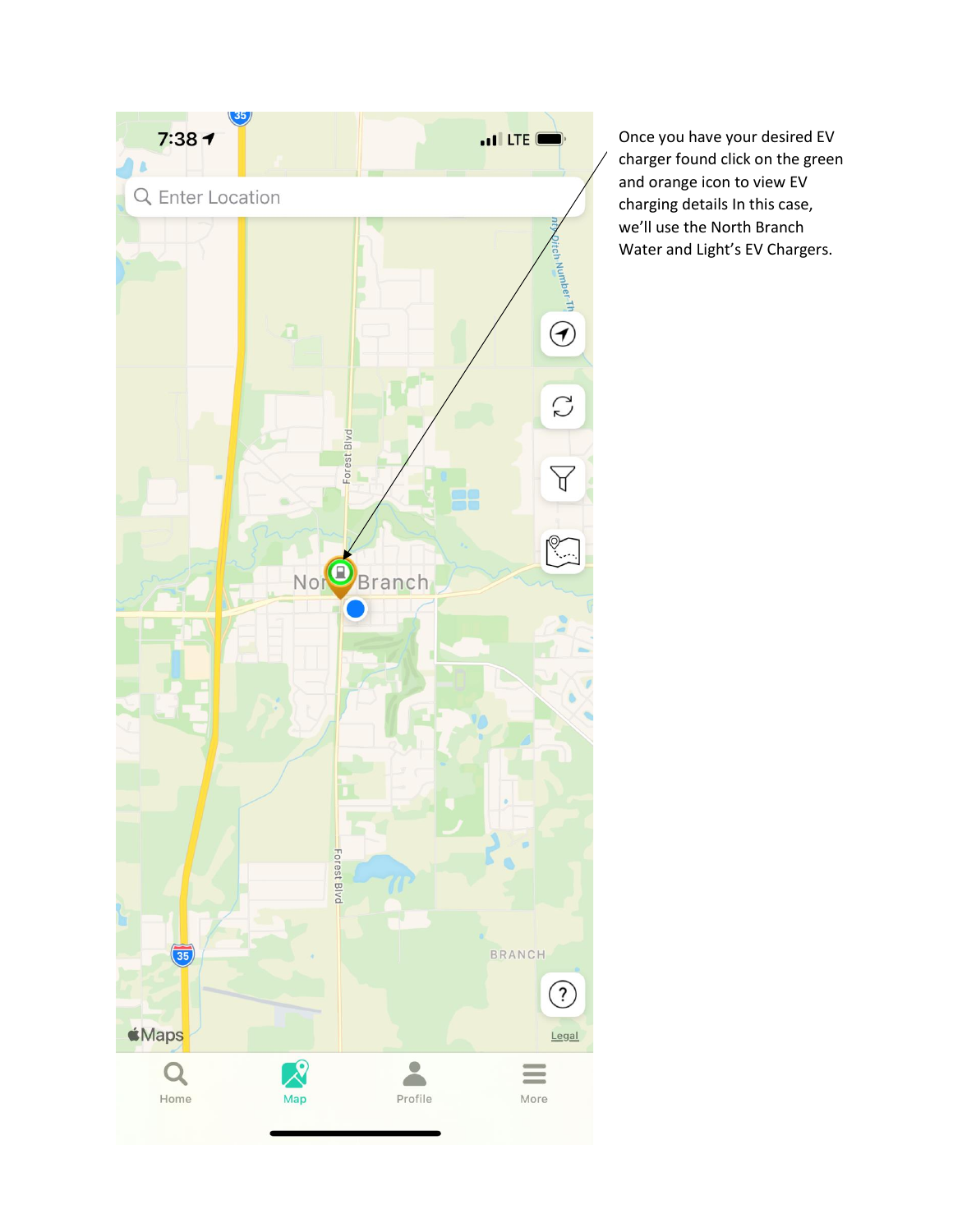

After selecting your desired charger, you will be able to see how many chargers are available, how far away it is from you, the address they are located, and a detail button that you will click if you wish to start charging.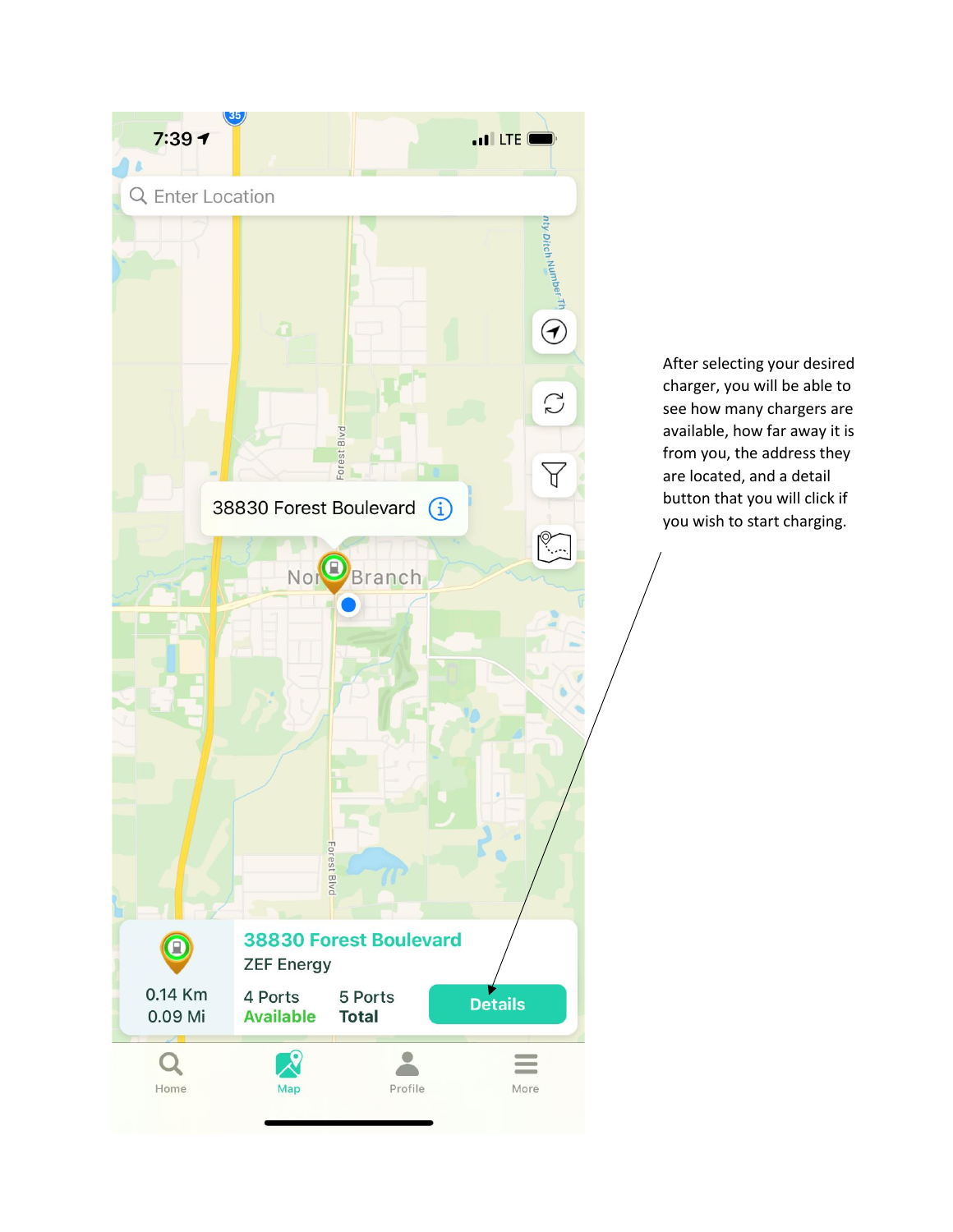```
8:147
```
 $\blacksquare$  LTE  $\blacksquare$ 



Click "Start Charging" to choose the charger and which plug you wish to use. At this point if you have not created an account, you will be asked to.

If you have not used ChargeHub before, it will ask you to set up a PassPort Account where you can fund your charging sessions. You can use a credit card, ApplePay or GooglePay. Follow the directions on the screen to add funds.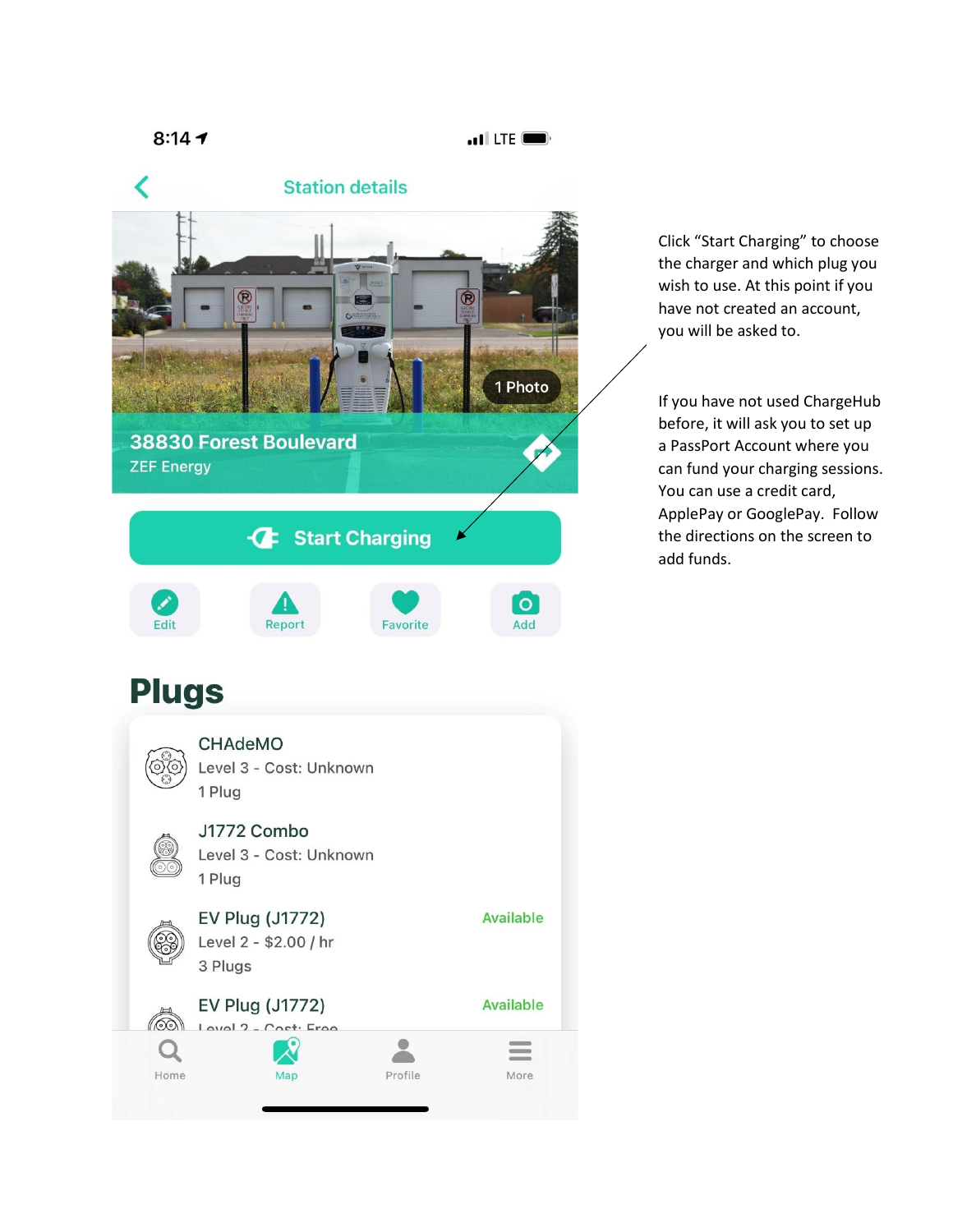$\mathbf{1} \mathbf{\hat{z}}$ 



Physically choose which plug you wish to use. The "front" plug is holstered to the charger on the left side as you face the charger, the back plug is on the right. You need to push the "trigger" on the plug to release it from the holster.



The Plug Name is on a tag on the charger. The "front" plug is displayed on the front, the "back" plug is displayed on the back.

Once you know the plug you will be using, hit "select" for the corresponding plug in the app.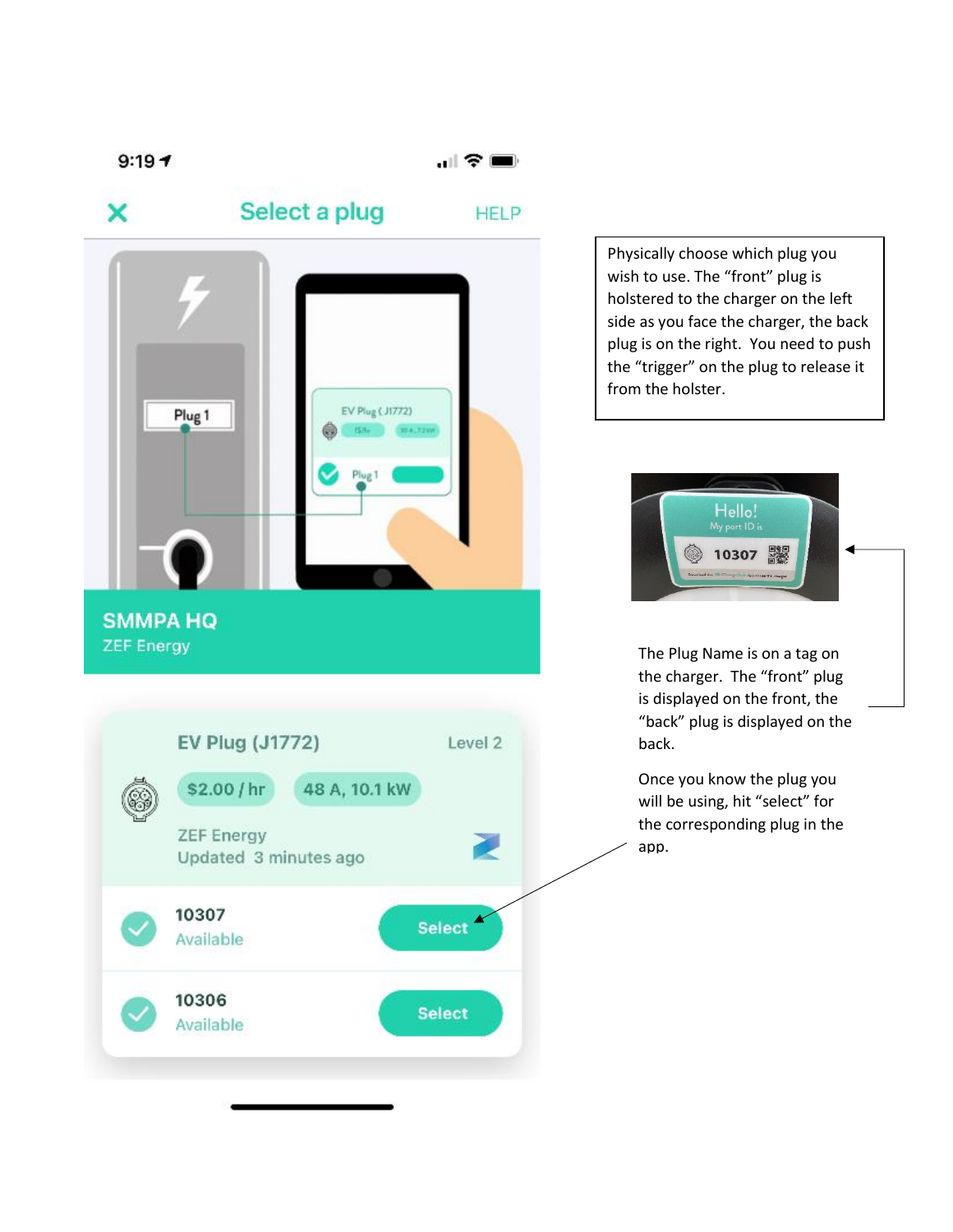$2:30 +$ 

 $\Box$   $\widehat{\mathcal{F}}$   $\blacksquare$ 

**Session confirmation HELP** 

## **Payment**



Add funds >

If you already have funded your account, you will be able to start a session by clicking the "start session" button. Once the session starts a status screen will appear.

## **Plug**